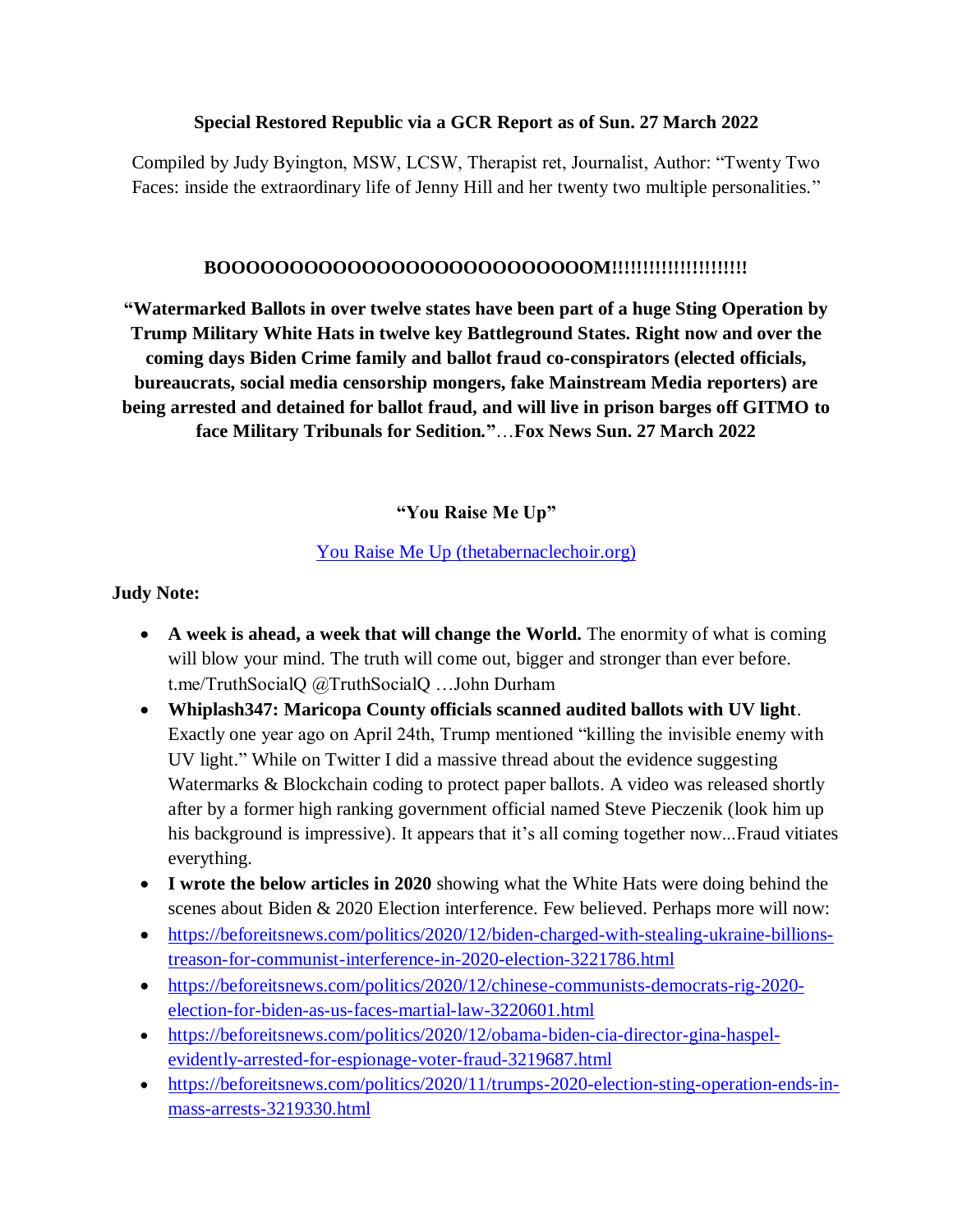- [https://beforeitsnews.com/politics/2020/11/software-switched-trump-votes-to-biden-tied](https://beforeitsnews.com/politics/2020/11/software-switched-trump-votes-to-biden-tied-to-pelosi-soros-antifa-chinese-communist-party-3218424.html)[to-pelosi-soros-antifa-chinese-communist-party-3218424.html](https://beforeitsnews.com/politics/2020/11/software-switched-trump-votes-to-biden-tied-to-pelosi-soros-antifa-chinese-communist-party-3218424.html)
- [https://beforeitsnews.com/politics/2020/11/pelosi-owned-programming-that-threw](https://beforeitsnews.com/politics/2020/11/pelosi-owned-programming-that-threw-election-to-biden-was-before-the-supreme-court-3218085.html)[election-to-biden-was-before-the-supreme-court-3218085.html](https://beforeitsnews.com/politics/2020/11/pelosi-owned-programming-that-threw-election-to-biden-was-before-the-supreme-court-3218085.html)
- [https://beforeitsnews.com/politics/2020/11/biden-obama-clinton-pelosi-tied-to-voter](https://beforeitsnews.com/politics/2020/11/biden-obama-clinton-pelosi-tied-to-voter-fraud-child-trafficking-3217778.html)[fraud-child-trafficking-3217778.html](https://beforeitsnews.com/politics/2020/11/biden-obama-clinton-pelosi-tied-to-voter-fraud-child-trafficking-3217778.html)
- [https://beforeitsnews.com/politics/2020/11/trump-win-validated-by-quantum-blockchain](https://beforeitsnews.com/politics/2020/11/trump-win-validated-by-quantum-blockchain-system-recount-of-votes-3217468.html)[system-recount-of-votes-3217468.html](https://beforeitsnews.com/politics/2020/11/trump-win-validated-by-quantum-blockchain-system-recount-of-votes-3217468.html)
- **Alabama's Attorney General** is questioned at Senate Judiciary Committee, "Is Joe Biden duly-elected President?":<https://t.co/59Qp4QorjW> [https://twitter.com/headlinehunter\\_/status/1507056988601131012?s=20&t=kN8nRAqSQ](https://twitter.com/headlinehunter_/status/1507056988601131012?s=20&t=kN8nRAqSQAQZKxCm6qhDTA) [AQZKxCm6qhDTA](https://twitter.com/headlinehunter_/status/1507056988601131012?s=20&t=kN8nRAqSQAQZKxCm6qhDTA)
- **Clarence Thomas' wife** told Mark Meadows that 'the Biden crime family' and 'ballot fraud co-conspirators' would be "living at GITMO." [https://www.businessinsider.com/ginni-thomas-thought-biden-crime-family-would-be](https://www.businessinsider.com/ginni-thomas-thought-biden-crime-family-would-be-sent-to-barges-off-gitmo-2022-3?amp)[sent-to-barges-off-gitmo-2022-3?amp](https://www.businessinsider.com/ginni-thomas-thought-biden-crime-family-would-be-sent-to-barges-off-gitmo-2022-3?amp)
- **Hunter Biden laptop showed he gained access to Defense Department Systems with a personal passcode.**
- "**We are not going home until all the children are rescued."** …Head of the Russian Army discussing Bio-weapon labs and Underground Tunnels in Ukraine.
- **Nightmare Scenario:** Operational Miscalculations Could Trigger Nuclear War: [https://www.zerohedge.com/geopolitical/nightmare-scenario-operational-miscalculations](https://www.zerohedge.com/geopolitical/nightmare-scenario-operational-miscalculations-could-trigger-nuclear-war)[could-trigger-nuclear-war](https://www.zerohedge.com/geopolitical/nightmare-scenario-operational-miscalculations-could-trigger-nuclear-war)

## **A. Recent History of the Global Currency Reset:**

- **On Sat. 12 March** banks worldwide were switched to the new SWIFT Global Financial System.
- **On Tues. 15 March Delta Force took over the Emergency Broadcast System** from the corrupt CIA.
- **As of Fri. 18 March at 6pm EST** the fiat US Dollar was no longer being used in International Trade.
- **By Sun. 20 March** the fiat US dollar was officially dead according to Charlie Ward.
- On **Mon. 21 March** a new gold/asset-backed Quantum Financial System officially began across the globe.
- **By Tues. 22 March seven countries** began using their gold/asset-backed currencies including Russia, China, India and Saudi Arabia. More were likely in the system by now. The US would be the last country to go.
- **Preauthorizing for PP owners started Thurs. 24 March** and should be finished **by Sun. 27 March, to go out Mon. 28 March or Tues. 29 March** according to Bruce.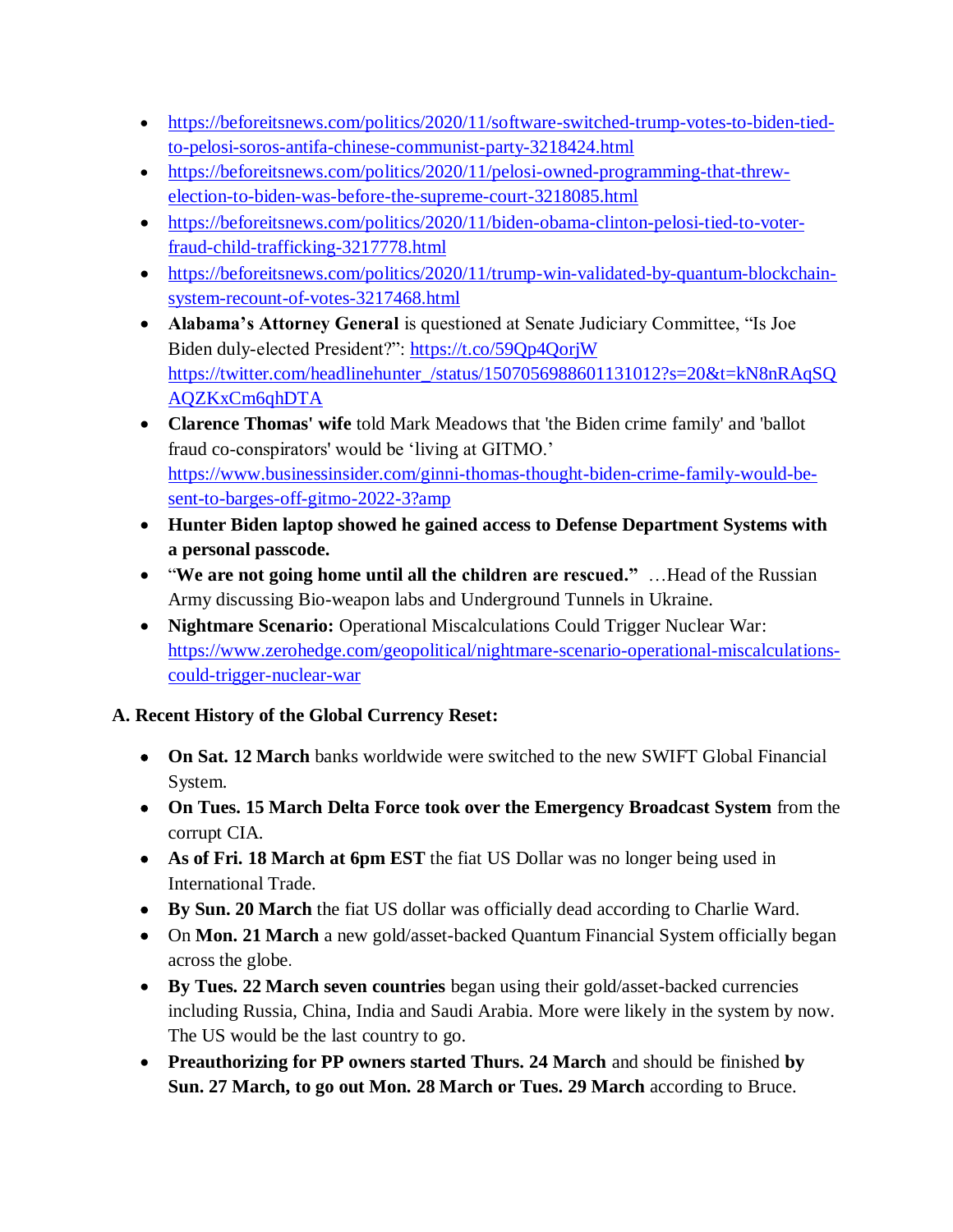- **CMKX, Farm Claims, Prosperity Packages, Groups out of Reno and Bond Holders** were told they would get emails **over this weekend,** with access to their funds on **Mon. 28 March or Tues. 29 March** according to Bruce.
- **Redemption Center Staff were scheduled to begin** working full time on **Tues. 29 March** according to Bruce.
- **Notification for Tier4B** (us, the Internet Group) would happen according to Events, not dates, though Bruce claimed notification to set exchange/redemption appointments was set to go out **Tues. 29 March,** with us starting appointments on **Wed. 30 March**.
- **The Federal Reserve Note USD** would likely complete cleanup by the **end of March** according to Bruce.
- **The new gold/asset-backed US Note** was expected to be available to the general public around the **first part of April**.
- **The fiat US dollar (**US Inc. was bankrupted by the Chinese Communist Party and Saudi Arabia according to Charlie Ward) would be phased out by the end of the US Treasury fiscal year in **Sept. 2022.**

## **B. War in Ukraine:**

- **A resident of Mariupol** told how neo-Nazis shot civilians: "Let the whole world know that Azov and Right Sector killed us. They are fascists."
- **Artillery shelling of a residential building in Mariupol on Metallurgov Avenue, by 100 Ukrainian terrorists** who settled on Azovstal. Recording crimes for the Tribunal.
- **Maria Zakharova, press secretary of the Russian Foreign Ministry:** "When they tell us that Ukrainian nationalism and neo-Nazism are myths, "propaganda invented by Russia," they are obviously reckoning with someone who is not familiar with the history of the issue. The roots of National Socialism in Ukraine go back centuries and crippled many noble and free-spirited souls of the Little Russian-Ukrainian people. All this can be found in numerous historical studies. Therefore, only an overview of the main trends of the last hundred years.
- Part 2 of 3: <https://t.me/ExposeThePEDOSendTheCABAL/14846>
- Part 3 of 3: <https://t.me/ExposeThePEDOSendTheCABAL/14847>
- **Sergei Dybynyn** was present at the riots on Capitol Hill on January 6, staged by the CIA and FBI to falsely accuse Trump of "subversion." Sergei Dybynyn also made propaganda against Russia during the military operation in Ukraine. Dybynyn turns out to be a member of the Ukrainian Nazi circles. In practice, the CIA moves its figures out of Ukraine to organize false flag operations or other diversionary tactics on behalf of the covert government in Washington. Globalism in Ukraine is not just losing control of a country. It is losing control of a country that was a strategic center for all Deep State international operations and trade.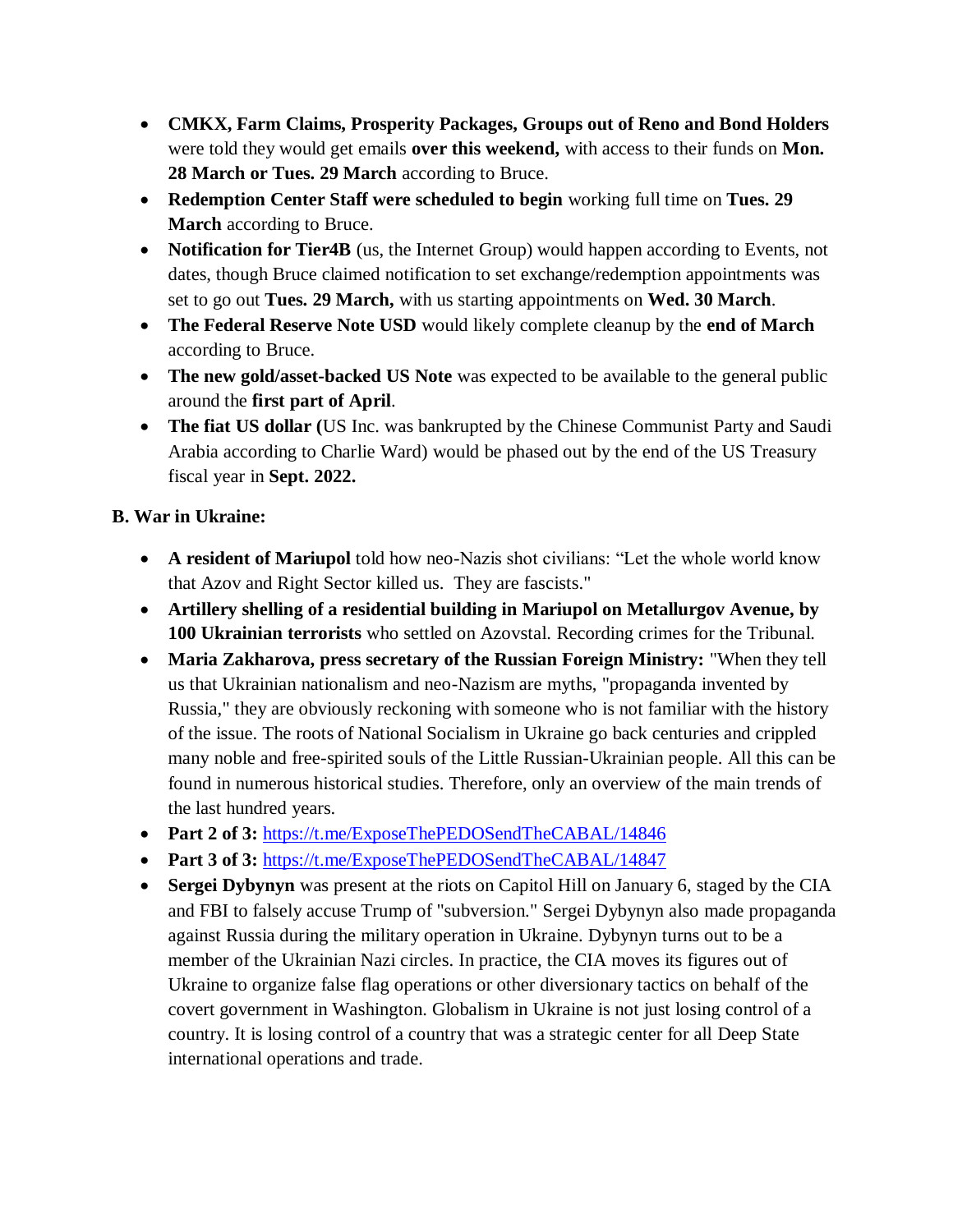- **Nazi Ukraine, Operation Paperclip and the CIA:** <https://t.me/ExposeThePEDOSendTheCABAL/16832>
- **Nazis in Ukraine:** <https://t.me/ExposeThePEDOSendTheCABAL/17007>
- **CIA and Co.:** https://t.me/SpecialOForces/15118

# **C. International Child Sex Trafficking:**

- **How the sex trade preys on Ukraine's refugees**. Trafficking rings are notoriously active in and around Ukraine - and the fog of war is perfect cover. <https://www.bbc.co.uk/news/world-europe-60891801>
- **Pervywood 9 Vol. 2 Part 4-4 Documentary - House Of Frauds:**  [https://rumble.com/vqgibi-pervywood-9-vol.-2-part-4-4-documentary-house-of](https://rumble.com/vqgibi-pervywood-9-vol.-2-part-4-4-documentary-house-of-frauds.html)[frauds.html](https://rumble.com/vqgibi-pervywood-9-vol.-2-part-4-4-documentary-house-of-frauds.html)

## **D. Global Food, Fuel and Goods Shortages:**

- **Destruction of DUMBS and Adrenochrome harvesting stations** Shell was a cover for HUMA. HUM – Human  $A - A$ drenachrome. Expect weeks of fuel supply disruptions.
- **Hurricane Ida shuts down 95% of Gulf of Mexico oil production.** More than 95% of oil production in the Gulf of Mexico has been shut down because of Hurricane Ida, regulators said Sunday, indicating that the hurricane is significantly affecting energy supplies.
- **Shell has a 268-km pipeline located right where our 3 HUMA** [dead ships] are. Are [they] harvesting Adreno on HUMA and sending the chemical to the Bonny Offshore Terminal via F-39?

## **E. White Hats The Cabal Plan**

- **Earthquakes thousands of Weather patents Tectonic weapons exist.** It has always been the Elite Globalist plan to create bio weapon movies and create a pandemic (Plandemic), create sun flares (advanced electromagnetic pulse weapons) to shut down grids satellites. Plus, create a fake UFO invasion, (Vatican, Pentagon, MSM all pushing aliens, UFO story.
- Rockefellers/ Rothschilds have long had a fascination and plan to erase the current religions and bring in new religion connected to world earthquakes that would uncover historical Hi Tech civilizations under the ground and artifacts, including a false astroid explosion on Earth.
- Globalist are trying hard to push their AGENDA as fast as they can before Durham exposes the world corrupt Elites connected to HRC, Obama, world banking system that controls Big Tech, Pharma, MSM, ect.
- Inside the Storm the world is connected. Q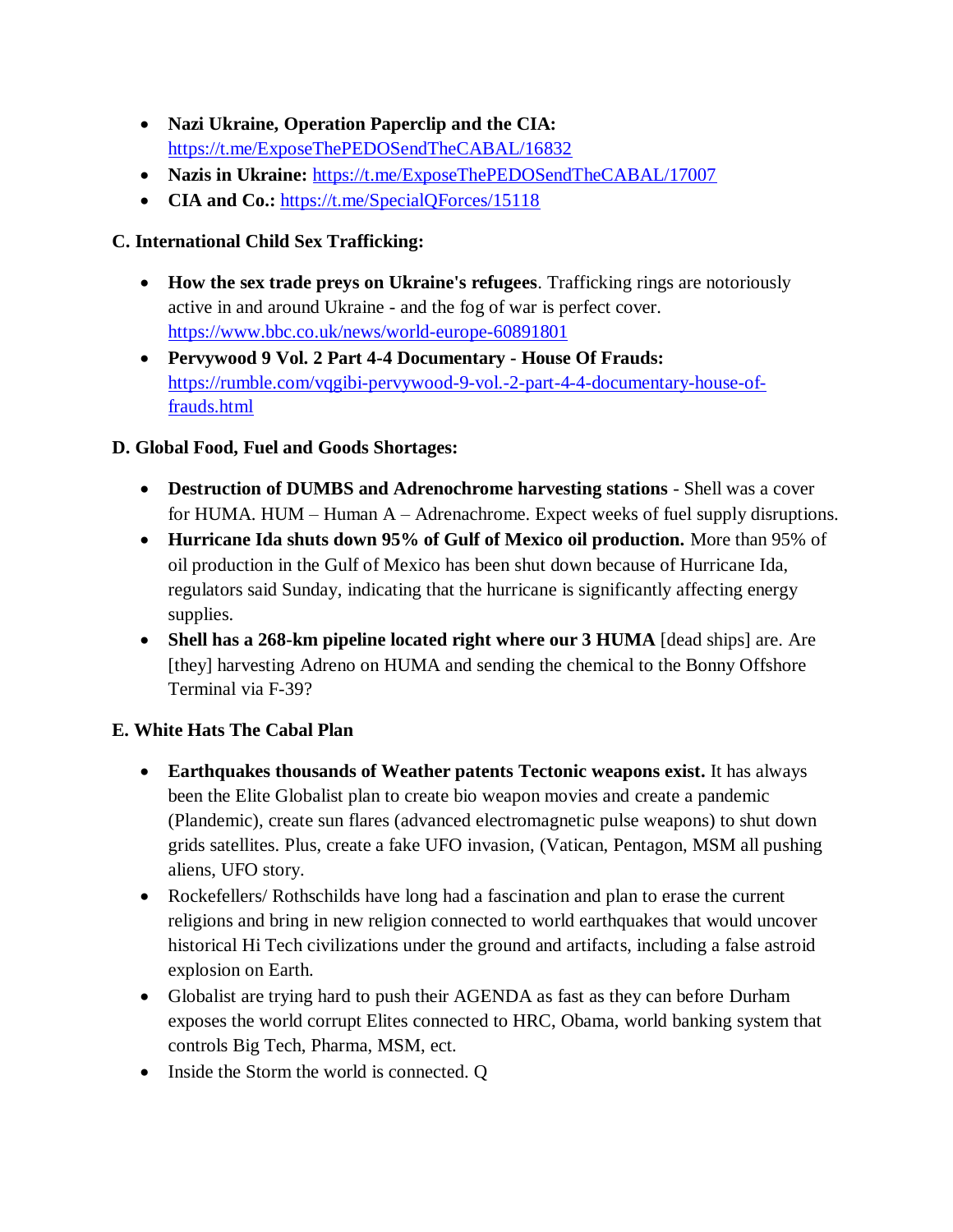### **F. Mass Arrests:**

- **Russia: "A special military operation is underway.** Of course, now is not really the time for media activity. This is quite understandable," Kremlin spokesman Peskov told reporters when asked to comment on Shoigu's "disappearance" from the information space.
- "**Watermarked Ballots in over twelve states** have been part of a huge Sting Operation by Trump Military White Hats in twelve key Battleground States. Right now and over the coming days Biden Crime family and ballot fraud co-conspirators (elected officials, bureaucrats, social media censorship mongers, fake Mainstream Media reporters) are being arrested and detained for ballot fraud, and will live in prison barges off GITMO to face Military Tribunals for Sedition*.*"…**Fox News Sun. 27 March 2022**

## **G. Covid/Vax Hoax:**

 **Full list of injuries and deaths of athletes related to vaccination against Covid-19:** 779 cases of cardiac arrest, 500 deaths. It's definitely not normal when so many athletes, especially young ones, suffer from cardiac arrest or die while playing sports, but this year has been marked by this unfortunate trend. Many of these heart problems and deaths occur shortly after vaccination against Covid-19. Although it is possible that this may happen to people who have not been vaccinated against Covid-19, a huge number of cases clearly indicate the only obvious reason. [https://adversereactionreport.com/vaccine](https://adversereactionreport.com/vaccine-injured/779-athlete-cardiac-arrests-serious-issues-500-dead-after-jab/)[injured/779-athlete-cardiac-arrests-serious-issues-500-dead-after-jab/](https://adversereactionreport.com/vaccine-injured/779-athlete-cardiac-arrests-serious-issues-500-dead-after-jab/)

## **H. Must Watch Videos:**

- Gene Decode: [https://rumble.com/vxpmdn-gene-decode-on-off-world-conversations](https://rumble.com/vxpmdn-gene-decode-on-off-world-conversations-new.html)[new.htm](https://rumble.com/vxpmdn-gene-decode-on-off-world-conversations-new.html)
- Juan O' Savin: Crucial Intel Drop and Update Roundtable (Must See Video) | Alternative [| Before It's News \(beforeitsnews.com\)](https://beforeitsnews.com/alternative/2022/03/juan-o-savin-crucial-intel-drop-and-update-roundtable-must-see-video-3770022.html)
- Clif High: Ukraine Update and Khazarian Mafia | Prophecy | Before It's News [\(beforeitsnews.com\)](https://beforeitsnews.com/prophecy/2022/03/clif-high-ukraine-update-and-khazarian-mafia-2529256.html)
- [Whistleblower Goes Public With Proof Of Election Fraud On A Global Scale -](https://beforeitsnews.com/alternative/2022/03/whistleblower-goes-public-with-proof-of-election-fraud-on-a-global-scale-maria-zacks-earth-shattering-testimony-video-3769736.html) Maria [Zack's Earth Shattering Testimony \(Video\) | Alternative | Before It's News](https://beforeitsnews.com/alternative/2022/03/whistleblower-goes-public-with-proof-of-election-fraud-on-a-global-scale-maria-zacks-earth-shattering-testimony-video-3769736.html)  [\(beforeitsnews.com\)](https://beforeitsnews.com/alternative/2022/03/whistleblower-goes-public-with-proof-of-election-fraud-on-a-global-scale-maria-zacks-earth-shattering-testimony-video-3769736.html)

**I. "Twenty Two Faces: inside the extraordinary life of Jenny Hill and her twenty two multiple personalities,"** by Judy Byington, Foreword by Dr. Colin A. Ross, M.D. **RAW: Dr.** Colin Ross – [Robert David Steele](https://robertdavidsteele.com/dr-colin-ross/)

**Jenny Hill's witness to a Satanic Child Sacrifice Rite:** [Woman Sees Human Sacrifice -](https://www.youtube.com/watch?v=F626Lsrdwg4) [YouTube http://www.youtube.com/watch?v=F626Lsrdwg4](https://www.youtube.com/watch?v=F626Lsrdwg4) **Judy Note:** YouTube has fixed these links so they don"t work. I suggest you goggle to connect to the link, or better yet use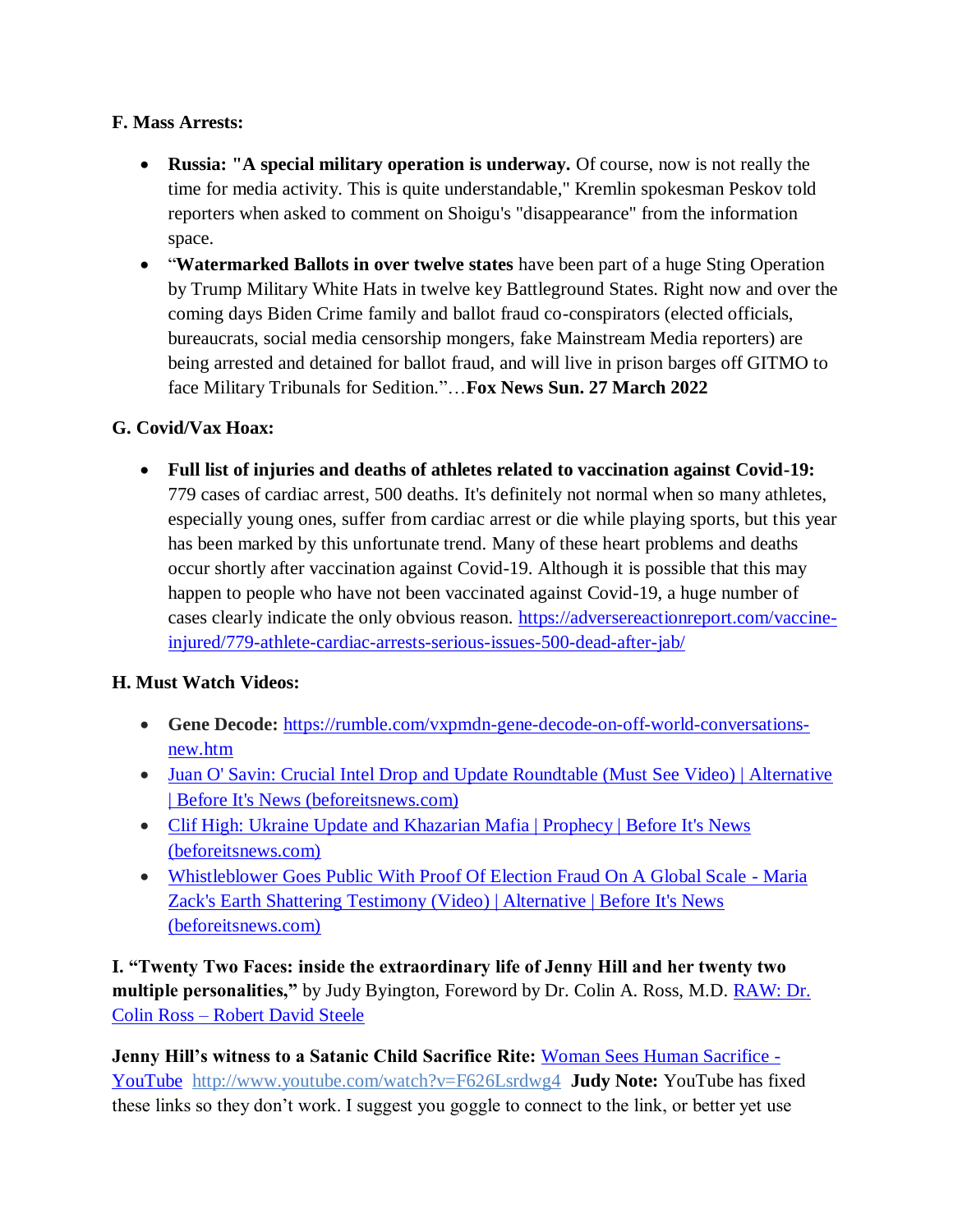#### DuckDuckGo.

WARNING: Jenny gave a graphic description about how she at the tender age of five, was raped, tortured, forced to view a Child Sacrifice and save for Divine intervention, was almost killed herself – not unlike the sordid experiences of thousands of other child victims of Satanic Worshippers. Perpetrators giving homage to Satan appeared to be organized from the US Inc"s CIA, Queen Elizabeth"s, Illuminati Banking families" and Vatican"s Ninth Circle Child Sacrifice Cult on down to the Clintons, Hollywood, Pizzagate and local teenage covens. They were funded by this same Cabal that ran our global monetary system – the very organization that was in the process of being brought down by activation of the Global Currency Reset and Restored Republics of the world. It's no wonder that President Trump has stated, "These people are sick."

#### **J. Judy Note on the Satanic Ritual Abuse of Children in Your Neighborhood:**

**Since 1990** I have been doing investigations on the Satanic Ritual Abuse of children at the request of brave SRA Survivor-victims, who were witnesses to pedophile, torture and murder crimes of Satanic leaders and their covens. During this time I have found Satanists implanted in law offices, local police, county sheriff's offices and all the way up to the Attorney General Offices in my state and others and then the carnage went on to the internationally organized Ninth Circle Satanic Cult that runs out of the Vatican.

There's certainly no help from US or other nation's government agencies, including the FBI or CIA perpetrators. These legal entities successfully negate even the opening of cases of the ritual abuse and murder of children, let alone do valid investigations.

To be honest and to my knowledge there was no safe place on either a local, national or international level that has been set up to report Satanic Crime – likely the main reason why local, national and international Satanic Covens so easily get away with the torture and murder of thousands of children on a regular basis.

**K. The following have been set up to report Crimes Against Children and incidents of human trafficking,** although I cannot verify as to the influence of Satanists within the organizations:

[https://wsbt.com/news/nation-world/crime-that-hides-in-plain-sight-fbi-releases-warning-signs](https://wsbt.com/news/nation-world/crime-that-hides-in-plain-sight-fbi-releases-warning-signs-of-human-trafficking?video=e56ba52a1b9d45ad8c8a033fd83fe480&jwsource=cl)[of-human-trafficking](https://wsbt.com/news/nation-world/crime-that-hides-in-plain-sight-fbi-releases-warning-signs-of-human-trafficking?video=e56ba52a1b9d45ad8c8a033fd83fe480&jwsource=cl)

**FBI Memphis (available 24 hours a day)** (901) 747-4300

**Submit an anonymous tip tips.fbi.gov.** 

**National Human Trafficking Resources Center Hotline** 1-(888)-373-7888.

**U.S. Immigration/ Customs Enforcement (ICE):** <https://www.ice.gov/webform/hsi-tip-form>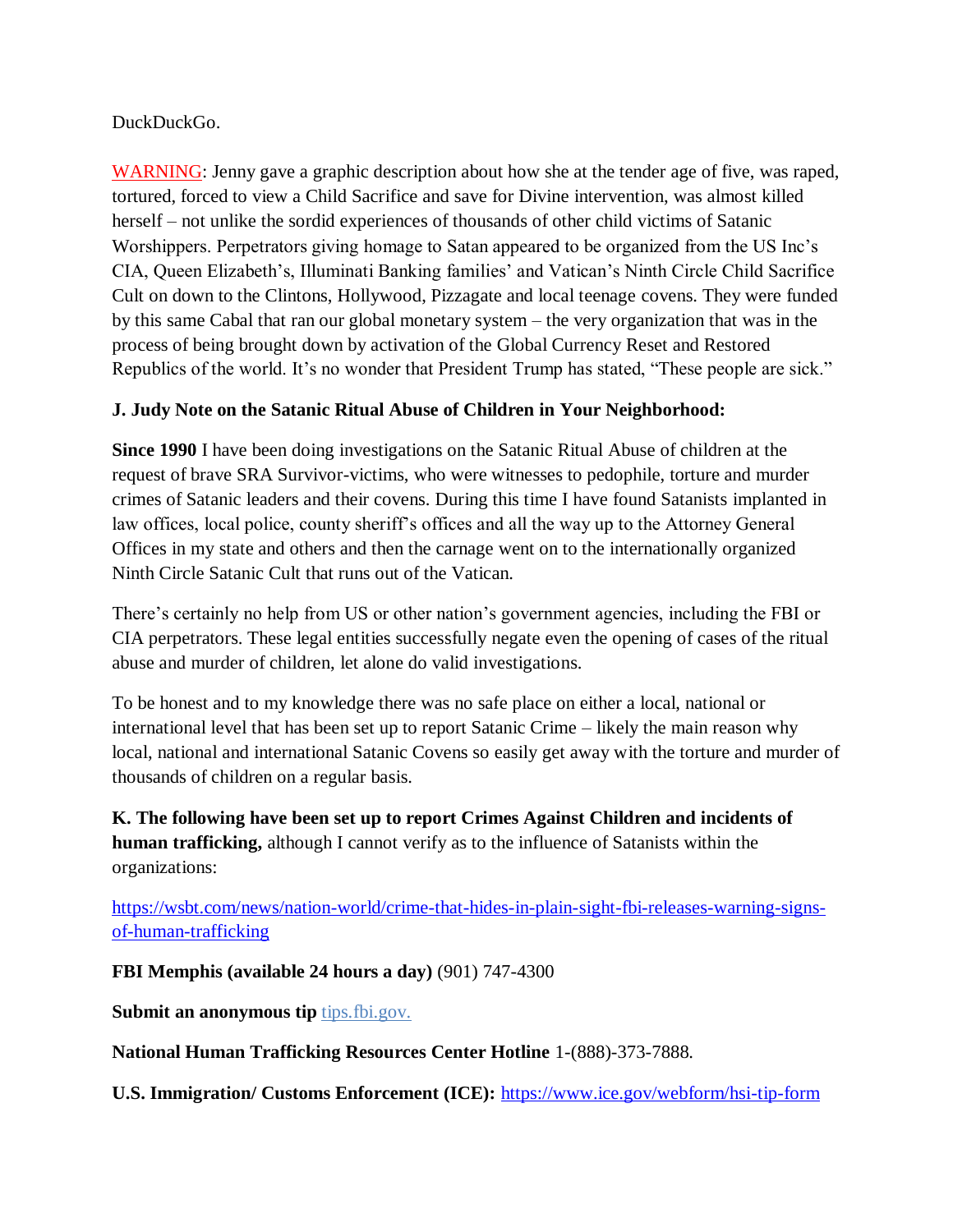**Federal Human Trafficking Website:** <https://www.state.gov/humantrafficking/>

**Called to Rescue** 855-646-5484<http://www.calledtorescue.org/>

**Tim Ballard at Operation Underground Railroad:** <https://ourrescue.org/>

**Saving Innocence:** [https://savinginnocence.org](https://savinginnocence.org/) [https://www.youtube.com/watch?v=FT4tmI8YxCU&feature=emb\\_rel\\_end](https://www.youtube.com/watch?v=FT4tmI8YxCU&feature=emb_rel_end)

**US: Childhelp National Child Abuse Hotline** 1-800-422-4453

**USNCMEC Urgent victim help 24-Hour Hotline:** 1-800-843-5678

**Contact Interpol:** <https://www.interpol.int/Contacts/Contact-INTERPOL> <https://www.interpol.int/What-you-can-do/If-you-need-help>

**Europol Tipline** Tel.: +31 70 302 5000<https://www.europol.europa.eu/report-a-crime>

**EU Hotlines:** [https://ec.europa.eu/anti-trafficking/citizens-corner-national-hotlines/national](https://ec.europa.eu/anti-trafficking/citizens-corner-national-hotlines/national-hotlines_en)[hotlines\\_en](https://ec.europa.eu/anti-trafficking/citizens-corner-national-hotlines/national-hotlines_en)

**Global: Human Trafficking Hotline Numbers:** [https://www.abolishion.org/human\\_trafficking\\_hotline\\_numbers](https://www.abolishion.org/human_trafficking_hotline_numbers)

**Human Trafficking Help and Resources:** <https://trafficking.help/us/>

**UK: Childhelp National Child Abuse Hotline** [BBC Action Line](https://www.bbc.co.uk/actionline)

#### **L. The Global Currency Reset and NESARA/GESARA were all about the Children**

*It's not about the money. It's about the children – the thousands of malnourished and traumatized children who in honor of Satan, were being raped and murdered so their Elite Perpetrators could supposedly gain power and rule the world.* 

*The first official act President Trump made the morning before he was sworn into office was to pay a visit to CIA Headquarters and declare a war on an international Child Sex Trafficking Ring run by these global elites.* 

*Let us fast and pray for these millions of little ones who were right now being rescued from Cabal underground tunnels across the globe, and tortured and killed by Satanic Covens right next door. Let us also pray for those Military Troops worldwide who were risking their own lives to save them. The ancient doctrine of Fasting and Prayer was explained here at the 10:30:32 mark:* <https://www.youtube.com/watch?v=4Mb9gU6DmKs>

**M. Judy Note:** *I do not now, nor have I ever, received monies for writing my Updates and articles. The compensation has been in having outlets to help Save the Children by exposing*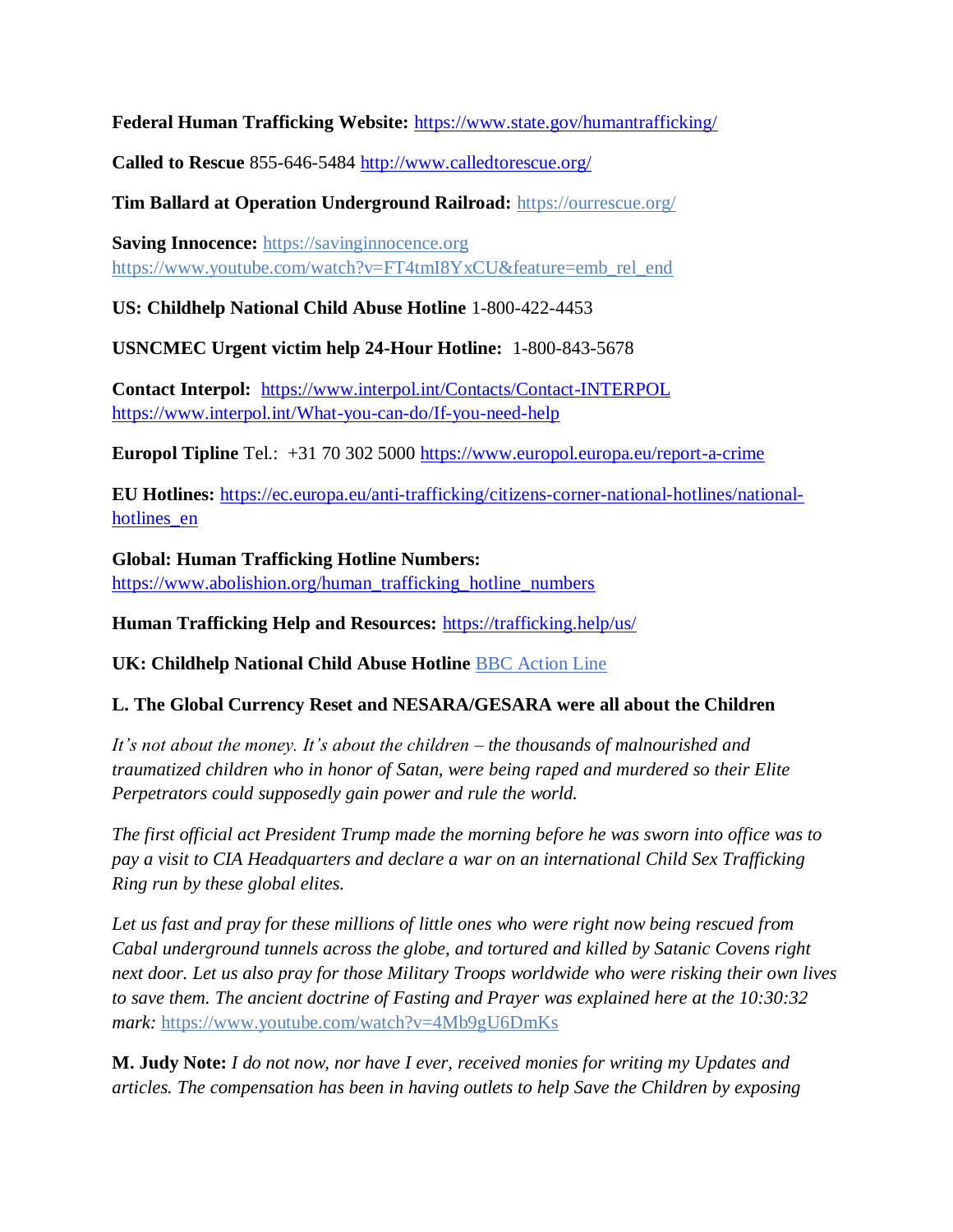*truths about the very secretive Satanic Ritual Abuse, Pedophilia and Child Sacrifice that was rampant in our international society.*

*The above was a summary of information from the Internet. It would be up to the reader to do their own research and decide whether or not it was valid.*

*I will send the Safe Link Website out when I find out what it is, plus it will be posted on several Dinar Websites. It is my understanding that by linking into the Safe Link Website it will generate a Non Disclosure Agreement to sign in order to obtain redemption/ exchange appointments.*

*After signing that Non Disclosure I will be unable to email, post or talk to anyone about the exchange process for 90 days, so I will be going silent and taking those 90 days to get my humanitarian project organized and going.*

*This is not a goodbye. I expect to be working with many of you in the near future. I can't tell you how much I have enjoyed getting to know you. You will remain in my heart forever.*

*A huge Thank You to those dedicated and brave Intel providers who wished to remain unknown; to our Angel Martha who worked 24/7 to expose what's really going on; to humble Wildfire Lady who is adept at exposing the truth; to Brad who does great research; to Bonni B who exposes the underlying causes of what is really happening and to Ken who uncovers almost unlimited Intel on pedophilia to help us Save the Children.*

*Let us Thank Q that the reset has finally come to be. I wish you well in your humanitarian efforts and look forward to seeing you on the other side where together, we will make life better for all.*

*Patience is a Virtue. Having Virtue is a sign of a good moral being. Good moral beings have the power to overcome evil and change the world. And, we will!!!* . . . Judy

#### **Updates for the Week Prior:**

[Restored Republic via a GCR: Update as of March 27, 2022](https://operationdisclosureofficial.com/2022/03/27/restored-republic-via-a-gcr-as-of-march-27-2022/)

[Restored Republic via a GCR as of March 26, 2022](https://operationdisclosureofficial.com/2022/03/26/restored-republic-via-a-gcr-as-of-march-26-2022/)

[Restored Republic via a GCR: Update as of March 26, 2022](https://operationdisclosureofficial.com/2022/03/26/restored-republic-via-a-gcr-as-of-march-26-2022/)

[Special Restored Republic via a GCR Report as](https://operationdisclosureofficial.com/2022/03/25/special-restored-republic-via-a-gcr-report-as-of-march-25-2022/) of March 25, 2022

[Restored Republic via a GCR: Update as of March 25, 2022](https://operationdisclosureofficial.com/2022/03/25/restored-republic-via-a-gcr-as-of-march-25-2022/)

[Special Restored Republic via a GCR Report as of March 24, 2022](https://operationdisclosureofficial.com/2022/03/24/special-restored-republic-via-a-gcr-report-as-of-march-24-2022/)

[Restored Republic via a GCR: Update as of March 24, 2022](https://operationdisclosureofficial.com/2022/03/24/restored-republic-via-a-gcr-as-of-march-24-2022/)

[Special Restored Republic via a GCR Report as of March 23, 2022](https://operationdisclosureofficial.com/2022/03/23/special-restored-republic-via-a-gcr-report-as-of-march-23-2022/)